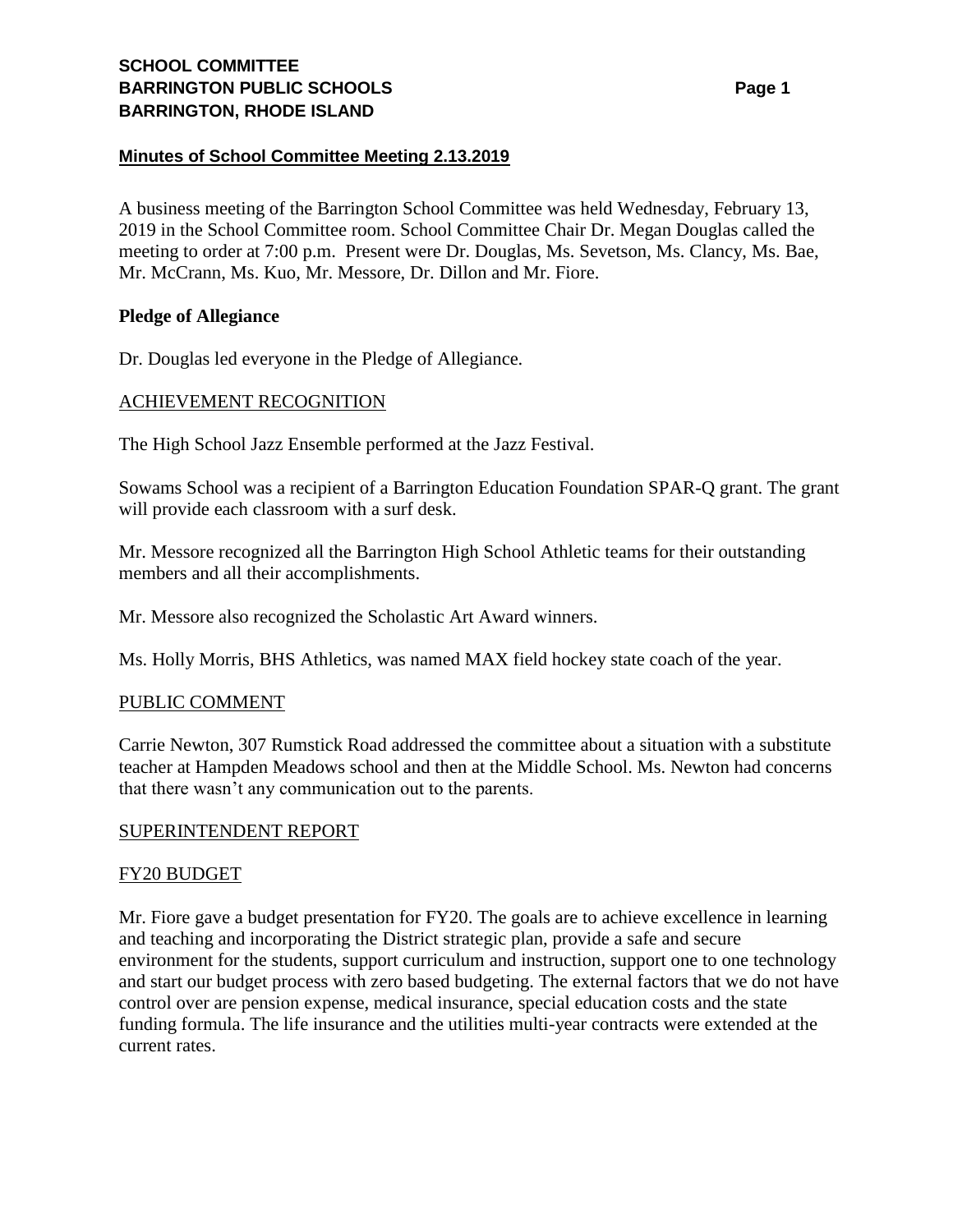Mr. Fiore reviewed the projected revenue for the schools. The majority of the revenue comes from our local appropriation. Mr. Fiore also discussed the FY20 proposed budget additional resource requests and reviewed the variances from the FY19 budget. Mr. Fiore reviewed each line item and the increase or decrease these lines would have.

A discussion among the Committee ensued with emphasis on the instructional coaches and the transportation cost, as well as the ELA curriculum cost. Mr. Fiore discussed the capital request that is being made regarding the facilities assessment. Mr. Fiore has started the process with RIDE to possibly receive money to offset the capital fund request of \$100,000. Dr. Dillon discussed the importance of the instructional coaches for the elementary level. The most critical area is to have the students literate by the time they are in grade 3 and we don't have the same level of support for the teachers. The data from our own teachers feel that the number one support that has helped with the ELA curriculum is to implement, with fidelity, the instruction coach.

# SCHOOL SCHEDULE INITIATIVE 2019-2020

Mr. Messore met with the administrators to see if a two tier system would impact their learning time. All administrators stated that it would not. The District will be working with the transportation company regarding the two tier system to look at the times and schedule of runs. Mr. Messore is working with Mr. Finn, Athletic Director, to develop the athletic schedule. The website will be revamped and updated. Mr. Messore will also talk to the coaches to discuss the new scheduling. Once the transportation numbers are more secure, Mr. Messore will develop a plan to explain the roll out to the community, too.

# 2019-2020 SCHOOL CALENDAR

Mr. Messore presented the next year's draft calendars for discussion. The student's will begin the Tuesday after Labor Day. March 30th would be a PD day and this would be senior project read day. April 28th will be a primary day which will be a PD day for the teachers. The last day of school would be June 23rd.

Mr. Messore also shared a second option utilizing a March break. Also with this calendar the February vacation would only be a two day break. In this option, the student would go 65 days from the March vacation to the end of school.

The suggestion from the Committee was to possibly have a four day weekend in February and keep the April vacation. This would allow the students to get out of school earlier in June.

# MONTHLY EXPENDITURES, DECEMBER 2018

Mr. Fiore reported the monthly expenditures for December, 2018. Mr. Fiore reported that he continues to keep an eye on the health insurance, workmen comp, HVAC expense at the high school, and transportation cost. Right now, the District is running close to remaining on budget.

**Ms. Sevetson moved and Ms. Clancy seconded the approval of the monthly expenditures for December, 2018 in the amount of \$4,097,813.52. The motion passed 5-0 with Dr. Douglas, Ms. Sevetson, Ms. Bae, Ms. Clancy and Mr. McCrann voting in the affirmative.**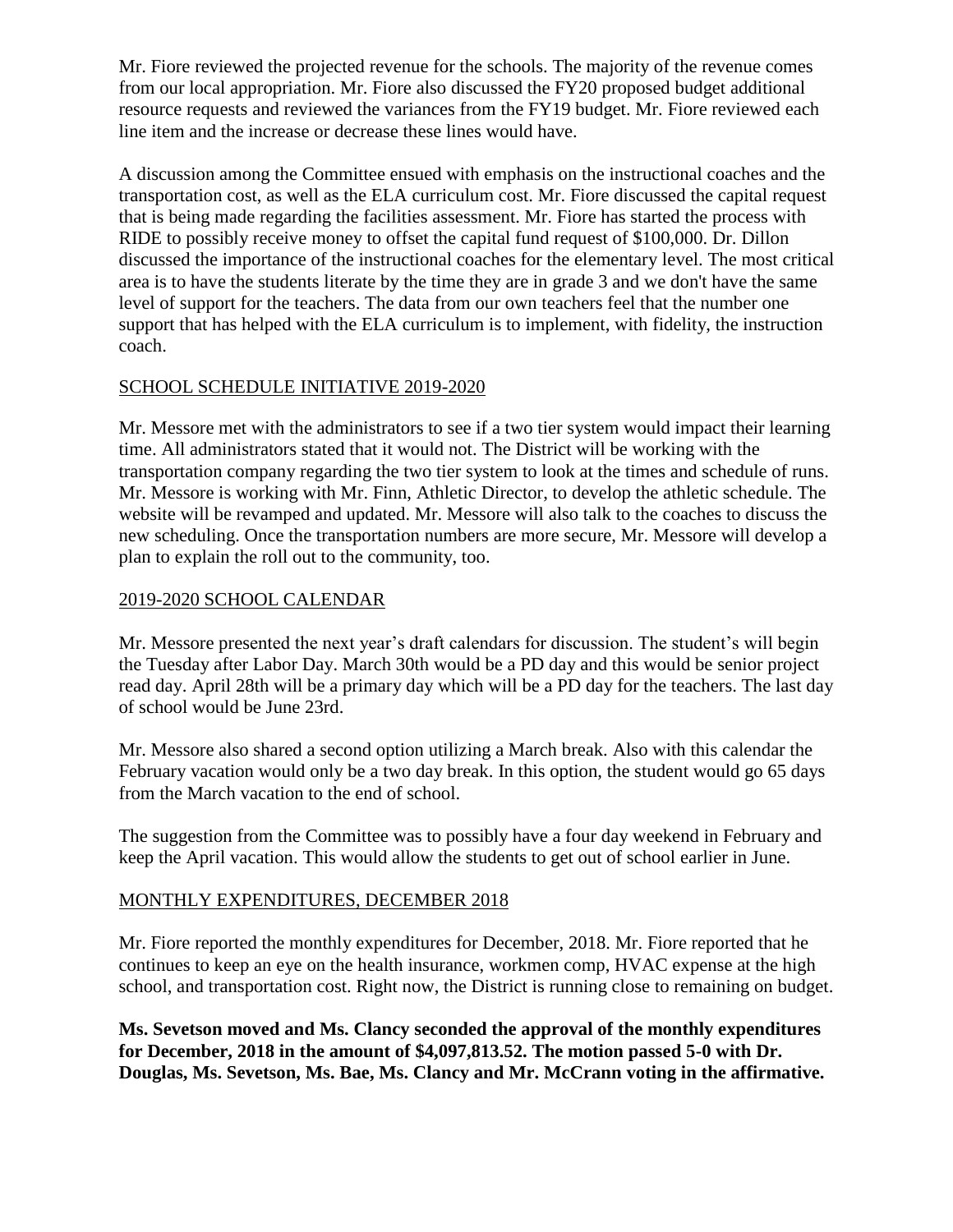# ATHLETIC FIELD WORKSHOP UPDATE

On February 6th, the Town Council organized a workshop to discuss the field use fees and the accessibility of fields for a number of our community athletic programs. The Town has a large amount of children that utilize the fields starting at a young age. Some of the discussion was on what the future is on the town fields and the care and maintenance of the fields. The outcome of the workshop was that there needs to be a clear plan as far as what direction we head in as a school department and as a town. This isn't just a school issue; it is a whole town concern. The Town Council President wants to spearhead a task force with the District, Parks and Rec, and DPW to develop a long range plan.

Through the facilities committee the District is looking at the schools fields and how they are maintained and cared for.

There was a discussion on how the School Committee would be involved with the task force. At this time, the School Committee will bring their suggestions, including involvement of Parks and Rec, Facility Advisory Committee, Athletic Advisory Committee (at the high school), and DPW, as well as the importance of a clear charge and timeline, to the Town Council for their meeting in early March. At the next School Committee meeting in March, the Committee will confirm their involvement.

# BARRINGTON MIDDLE SCHOOL BUILDING COMMITTEE REPORT

Mr. Fiore updated the Committee regarding the Middle School project. At the last meeting, the discussion was the possibility to use sod instead of seeding the fields. The architect will be giving a report at the next meeting on how feasible that will be and the cost associated to it. There is permanent power and doing most of the work indoors now. The District just wrapped up the FF  $&$  E bid. Ms. Clancy is working on setting up a meeting with RIDOT regarding the road work on Lincoln and Middle Highway. The commissioning agent has been at the project and has been testing the systems throughout the project.

# PERSONNEL ASSIGNMENTS

**Ms. Sevetson moved and Ms. Clancy seconded the recommendation of the Superintendent Relative to the appointment of Mr. Jon Barnes, Assistant Girls Indoor Track & Field Coach for the High School. The motion passed 5-0 with Dr. Douglas, Ms. Sevetson, Ms. Bae, Ms. Clancy and Mr. McCrann voting in the affirmative.**

Mr. Messore also recognized the resignations of Julie Fraser, Assistant Girls Lacrosse Coach, Lindsey Stebenne, Assistant Field Hockey Coach, and the Co-chair for the Enrichment program at Hampden Meadows, Mary Ellen Dwyer and Kimberly Hutchinson.

# HOME SCHOOL APPROVAL

**Ms. Sevetson moved and Mr. McCrann seconded the approval of request for Home Schooling as presented. The motion pass 5-0 with Dr. Douglas, Ms. Sevetson, Ms. Bae, Ms. Clancy and Mr. McCrann voting in the affirmative.**

# **SCHOOL COMMITTEE BUSINESS**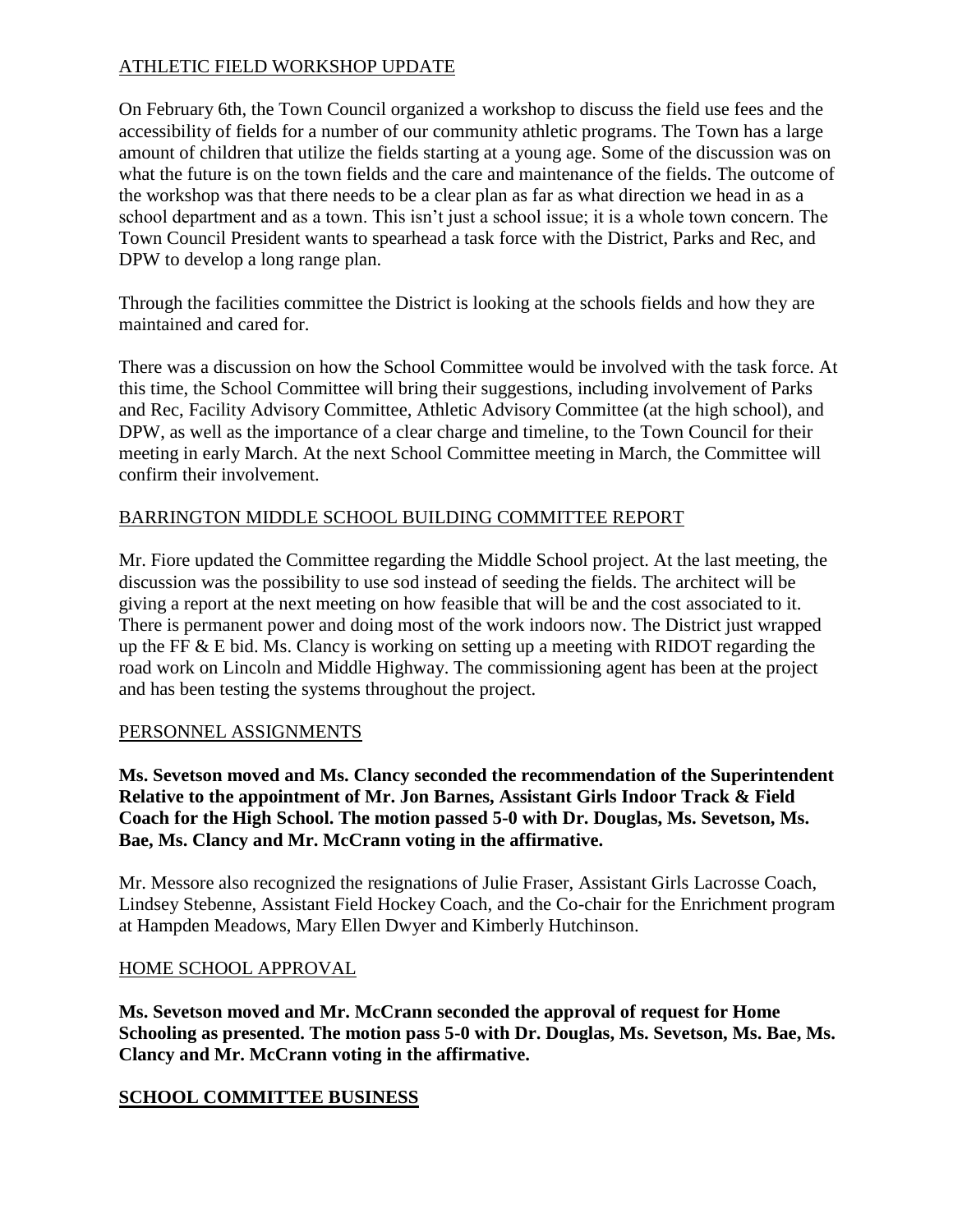## Student Representative to the School Committee Update, Ms. Josephine Kuo

Since the last School Committee meeting the high school students had midterms. The sports night event was successful. The 2nd draft deadline for the senior project has just passed.

There was a BHS School Improvement Team meeting today. The team discussed the upcoming freshmen students and ways they can help them get acclimated to the high school. Also discussed was getting information about AP out to the parents and students.

For upcoming events, the Student Council will host a trivia night, the Interact Club will be sponsoring a carnation fundraiser for the students, and the Science Olympiad Team will host the spoon game.

## Review and Discussion of the January 31, 2019 Community Forum and the February 7, 2019 Work Session

Feedback regarding the forum and the work session was discussed among the committee members.

## Advisory Committee Mid-Year Updates

As the written updates were all available prior to the meeting and the Committee did not have any questions, Dr. Douglas suggested posting the updates that were received by the advisory committees. Dr. Dillon will be posting the updates on the Barrington Schools website.

### Discussion of topics for upcoming Legislative Breakfast on February 28, 2019

Dr. Douglas asked the Committee for suggestions for topics at the breakfast. Ms. Clancy stated that it would be a good opportunity to discuss the RIDOT work with the legislators. Mr. Messore would also like to discuss the intersection of Middle Highway and Old County Road. The topic of standard based curriculum, gun control, SROs and un-funded mandates were also discussed.

### Update of RIASC information, meetings and legislative agenda

Dr. Douglas gave an update of the meeting that she attended in early February.

## Discussion of Studer coaching session

Dr. Douglas wanted to let the Committee know that she, along with Mr. Messore and Melissa Matarazzo, the Studer coach, will be having some phone conferences. Melissa suggested that another member of the Committee come to the conferences. The Committee expressed interest in a more group-based model of coaching, which Dr. Douglas will discuss with Ms. Matarazzo.

**Ms. Sevetson moved Ms. Clancy seconded to move the policy reading to the next business meeting. The motion passed 5-0 with Dr. Douglas, Ms. Sevetson, Ms. Bae, Ms. Clancy and Mr. McCrann voting in the affirmative.**